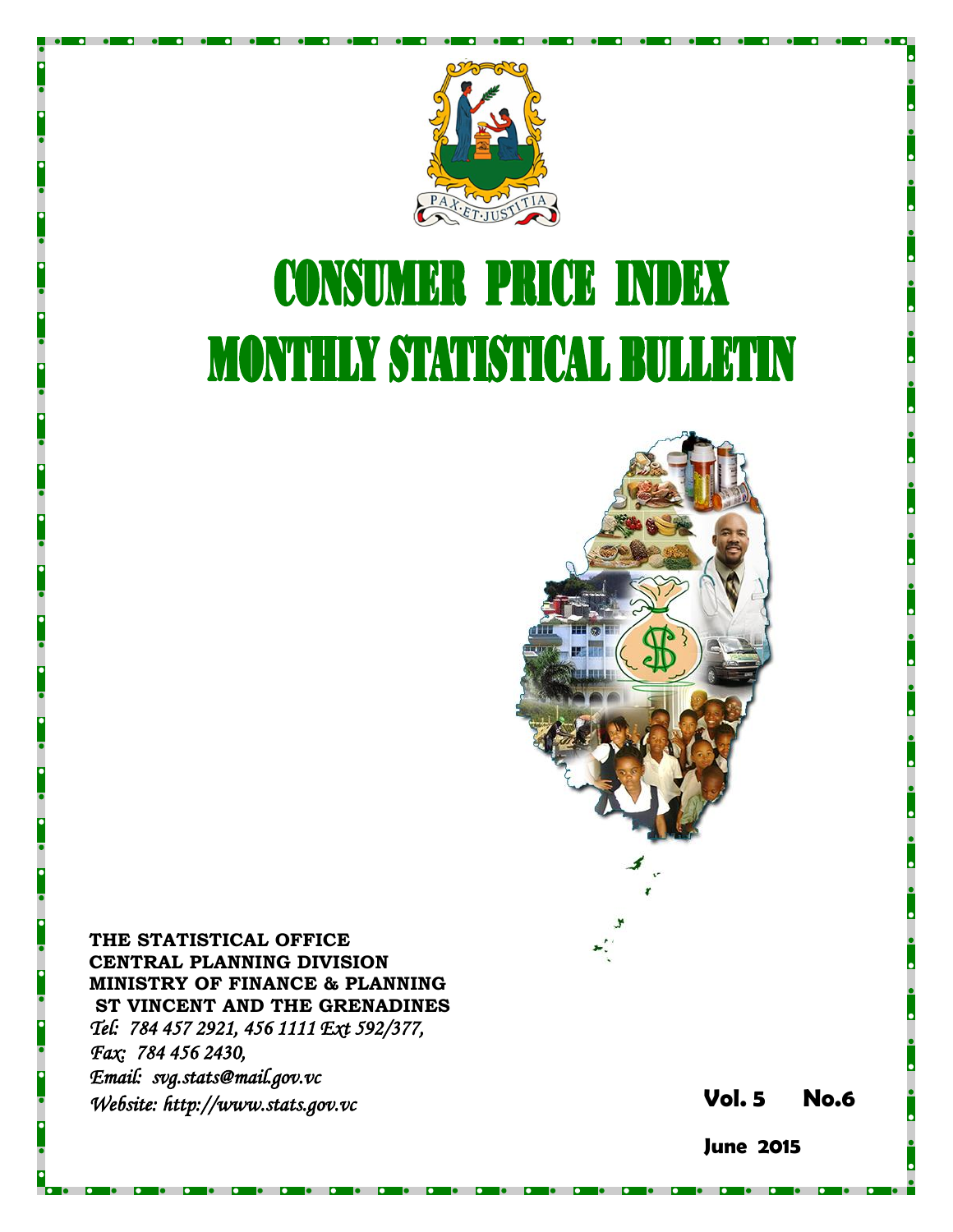# **TABLE OF CONTENTS**

# **Page No.**

|                | Analysis $-$                                                                | 1              |
|----------------|-----------------------------------------------------------------------------|----------------|
|                |                                                                             |                |
| Table No.      |                                                                             |                |
| $\mathbf{1}$   | <b>Average Retail Price of Selected Items</b>                               | 3              |
| $\overline{2}$ | Average Retail Price of Selected Items JUNE 2015 compared<br>With JUNE 2014 | $\overline{4}$ |
| 3              | The Consumer Price Index by main groups                                     | 8              |
| $\overline{4}$ | The Consumer Price Index contribution to change by Groups                   | 10             |
| 5              | Monthly Items by Group                                                      | 11             |
|                | Chart No.                                                                   |                |
|                | 1 COICOP Percentage Change for the Month of JUNE 2015                       | 9              |

\* \* \*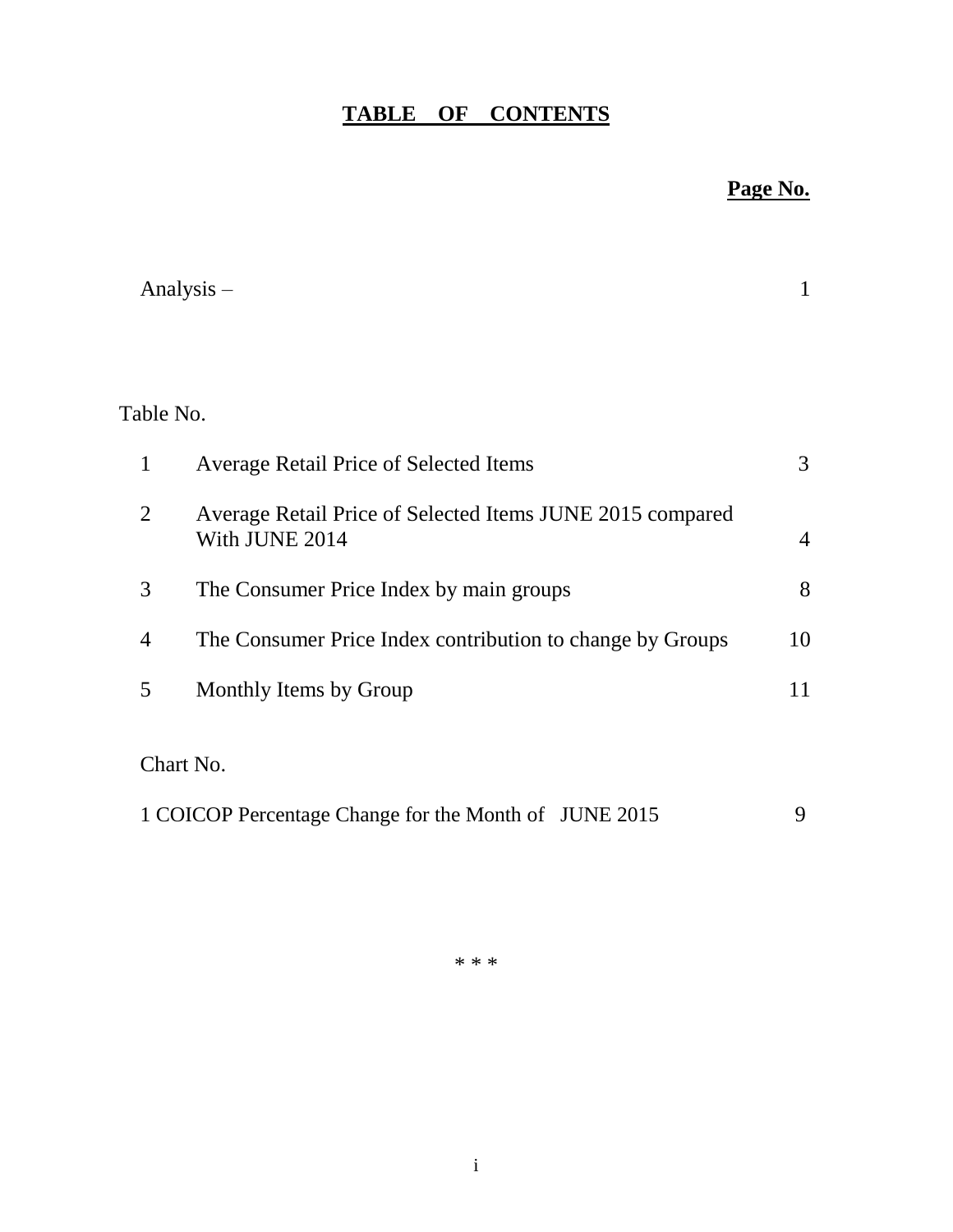## **JUNE 2015**

The consumer price index registered an increase of 0.1 percent for the month of June 2015. The "All Items" index stood at 105.5 for the month of June in comparison to 105.4 for the month of May. The "point to point" inflation rate was recorded as negative 1.8 percent.

Four (4) groups recorded increases during the month: "Alcoholic Beverages, Tobacco & Narcotics" (0.5 percent), "Housing, Water, Electricity, Gas and other Fuels" (0.3 percent), "Food and Non-Alcoholic Beverages" (0.2 percent) and "Miscellaneous Goods and Services" (0.1 percent). Three (3) groups recorded decreases during the month: "Furnishings, Household Equipment and Household Maintenance" (0.5 percent), "Transport" (0.5 percent) and "Recreation and Culture" (0.1 percent). Five (5) groups remain unchanged, "Clothing and Footwear", "Health", "Communication", "Education" and "Restaurants and Hotels".

The group index "Alcoholic Beverages, Tobacco & Narcotics" increased by 0.5 percent due to a higher cost for imported cigarettes (28.2 percent) and a 5.3 percent increase in the price of white wine.

The index for the group "Housing, Water, Electricity, Gas and Other Fuels" increased by 1.8 percent as a result of an increase in the cost of electricity. This increase resulted from a higher fuel surcharge rate which moved from 32.24 cents per kilowatt hour in May 2015 to 33.73 cents per kilowatt hour in June 2015.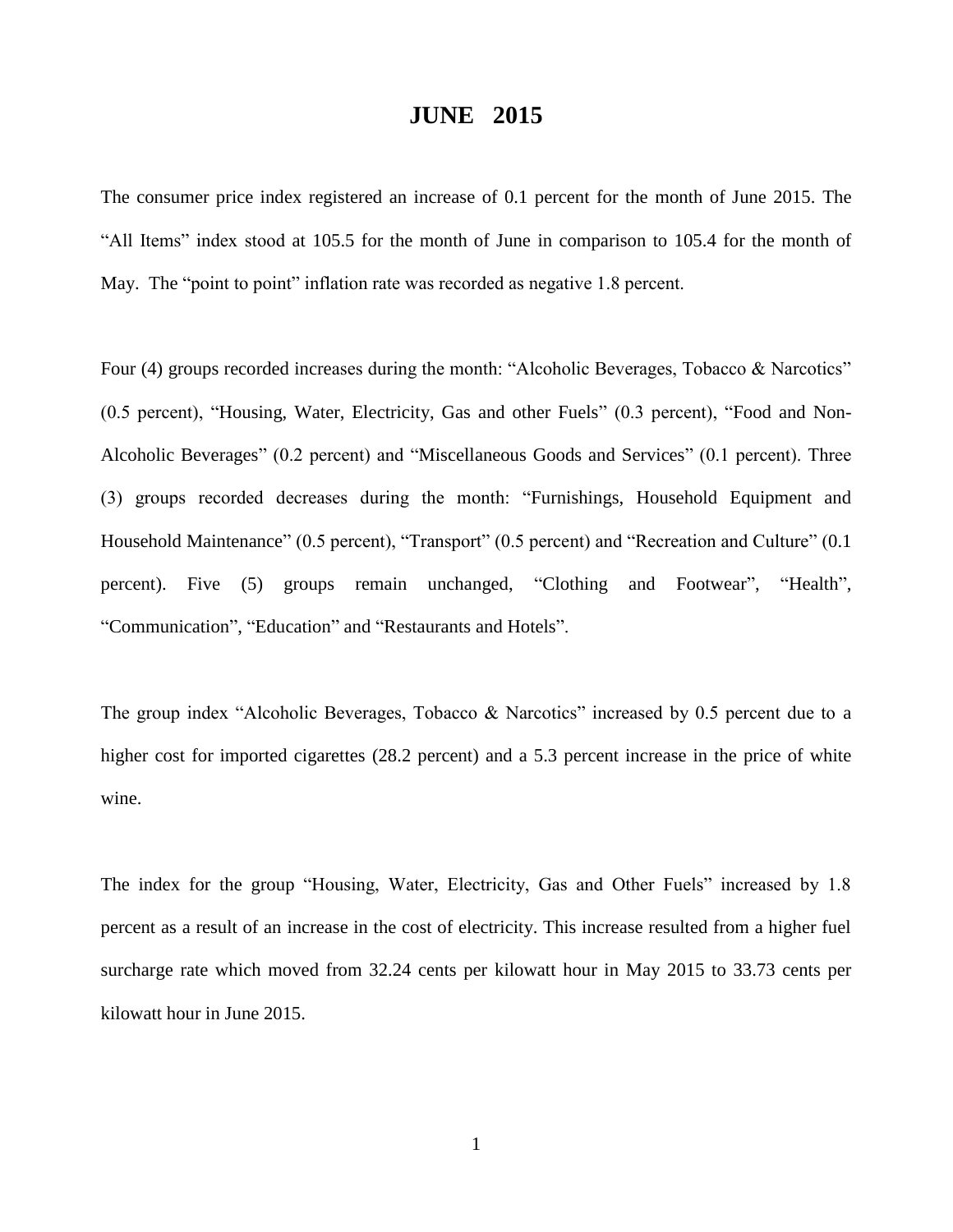Similarly, the "Food and Non- Alcoholic Beverages group index registered an increase of 0.2 percent due to an increase in the prices for several food items such as: eddoes (22.8 percent), tannias (16.7 percent), cabbage (15.8 percent), orange juice - tin (13.3 percent), sweet peppers (7.5 percent) and yams (7.4 percent).

The "Miscellaneous Goods and Services" group index increased by 0.1 percent as a result of a higher cost for an antiseptic mouthwash  $(4.4$  percent).

The index for the group "Furnishings, Household Equipment and Household Maintenance" recorded a decline of 0.5 percent due to 14.4 percent decrease in the price of a five seater living room suite.

Whereas, the 0.5 percent decline in the "Transport" index is attributed to a decrease in the prices for passenger airfare from St.Vincent and the Grenadines to Toronto (16.6 percent) and New York (3.9 percent), spark plugs (14.6 percent) and oil filters (11.9 percent).

Meanwhile, the group index "Recreation and Culture" recorded a 0.1 percent decline due to a 3.1 percent decrease in the price of a mathematics textbook.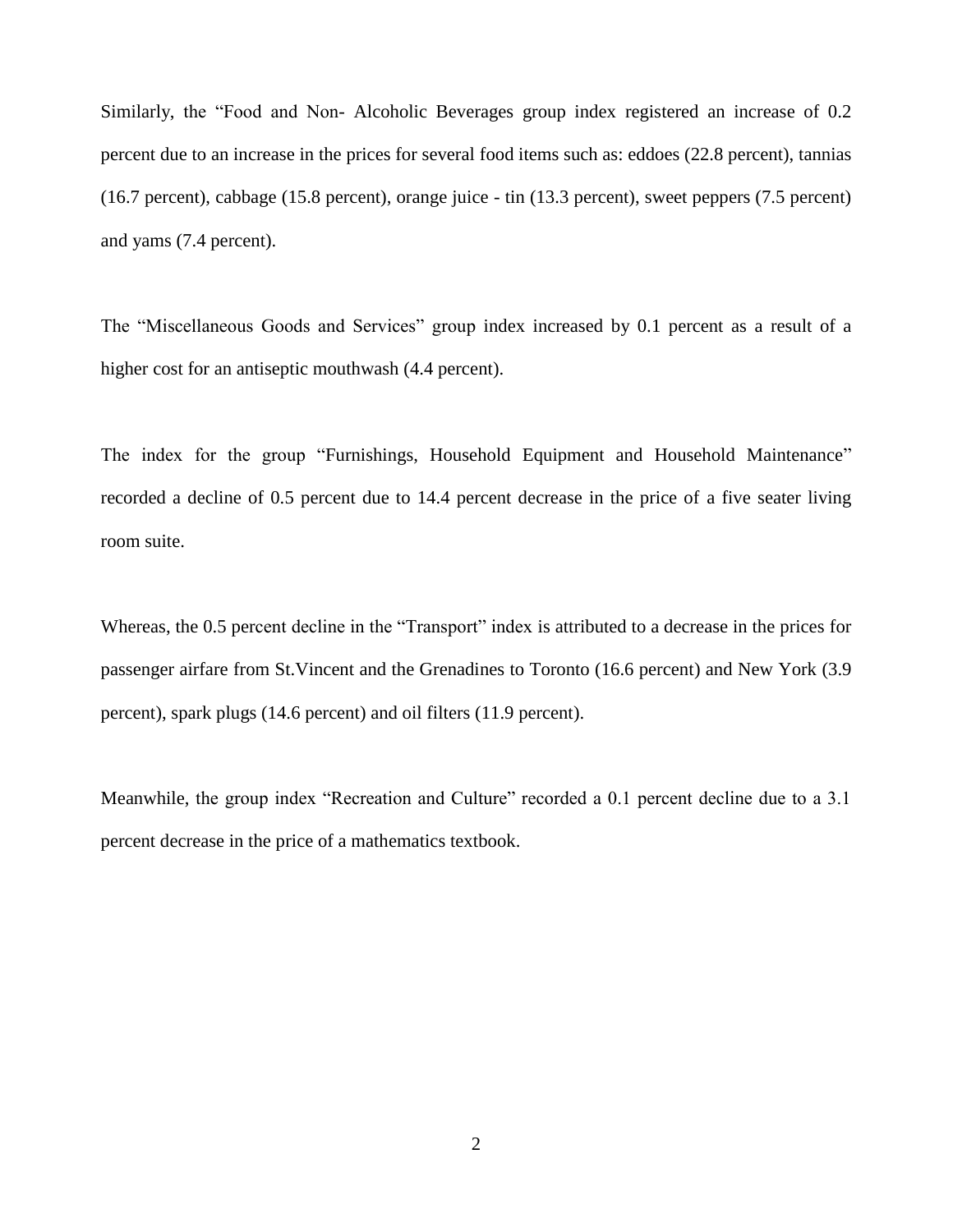## **TABLE 1 AVERAGE RETAIL PRICE OF SELECTED ITEMS**

|                                                | <b>UNIT</b>     | <b>AVERAGE PRICE</b> |            |              | <b>CHANGE PERCENTAGE</b> |
|------------------------------------------------|-----------------|----------------------|------------|--------------|--------------------------|
| <b>ITEM</b>                                    | OF              | EC\$                 |            | IN           | <b>CHANGE</b>            |
|                                                | <b>QUANTITY</b> | <b>JUNE</b>          | <b>MAY</b> | <b>PRICE</b> | $\mathbf{IN}$            |
|                                                |                 | 2015                 | 2015       |              | <b>PRICE</b>             |
| <b>INCREASED</b>                               |                 |                      |            |              |                          |
| Eddoes                                         | Lb              | 2.75                 | 2.24       | 0.51         | 22.77                    |
| Tannias                                        | Lb              | 3.21                 | 2.75       | 0.46         | 16.73                    |
| Cabbage                                        | Lb              | 3.23                 | 2.79       | 0.44         | 15.77                    |
| <b>Sweet Peppers</b>                           | Lb              | 6.47                 | 6.02       | 0.45         | 7.48                     |
| Yams                                           | Lb              | 3.32                 | 3.09       | 0.23         | 7.44                     |
| Dasheens                                       | Lb              | 1.83                 | 1.77       | 0.06         | 3.39                     |
| Mayonnaise                                     | 16oz Bot        | 10.64                | 10.30      | 0.34         | 3.30                     |
| Mustard                                        | 16oz Bot        | 5.81                 | 5.70       | 0.11         | 1.93                     |
| Orange juice                                   | 10oz Tin        | 4.60                 | 4.06       | 0.54         | 13.30                    |
| Cigarettes - imported                          | <b>Pkt 10</b>   | 4.50                 | 3.51       | 0.99         | 28.21                    |
| White wine                                     | 750ml Bot       | 28.73                | 27.28      | 1.45         | 5.32                     |
| <b>Corned Beef</b>                             | 340g tin        | 7.39<br>7.23         |            | 0.16         | 2.21                     |
| Curry powder                                   | $1/4$ lb        | 2.40                 | 2.19       | 0.21         | 9.59                     |
| Electricity consumption charge                 | 140KWH          | 117.22               | 115.14     | 2.08         | 1.81                     |
| Antiseptic mouthwash                           | 500ml Bot       | 20.51                | 19.65      | 0.86         | 4.38                     |
|                                                |                 |                      |            |              |                          |
| <b>DECREASED</b>                               |                 |                      |            |              |                          |
| Living room suite ,upholstered fabric ,5seater | Each            | 3894.58              | 4552.35    | $-657.77$    | $-14.45$                 |
| Panel door without glass                       | Each            | 252.00               | 264.09     | $-12.09$     | $-4.58$                  |
| Passenger air transport St. Vincent to         |                 |                      |            |              |                          |
| Toronto                                        | one month       | 2791.40              | 3346.30    | $-554.90$    | $-16.58$                 |
| New York                                       | one month       | 2361.80              | 2457.20    | $-95.40$     | $-3.88$                  |
| Spark Plugs - standard size                    | Each            | 10.90                | 12.76      | $-1.86$      | $-14.58$                 |
| Oil filters                                    | Each            | 28.18                | 31.97      | $-3.79$      | $-11.85$                 |
| <b>Mathematics Text Book</b>                   | Each            | 77.66                | 80.16      | $-2.50$      | $-3.12$                  |
| Teabags                                        | <b>Pkt 20</b>   | 6.53                 | 6.83       | $-0.30$      | $-4.39$                  |
| Brown sugar - loose                            | Lb              | 1.39                 | 1.42       | $-0.03$      | $-2.11$                  |
| Cucumber                                       | Lb              | 2.34                 | 2.45       | $-0.11$      | $-4.49$                  |
| Plantains                                      | Lb              | 1.27                 | 1.41       | $-0.14$      | $-9.93$                  |
| English red apple                              | Lb              | 5.55                 | 5.89       | $-0.34$      | $-5.77$                  |
| Condensed milk                                 | 397g tin        | 3.29                 | 3.54       | $-0.25$      | $-7.06$                  |
| Chicken -drumsticks                            | Lb              | 2.84                 | 3.00       | $-0.16$      | $-5.33$                  |
| Chicken - leg quarters                         | Lb              | 2.54                 | 2.65       | $-0.11$      | $-4.15$                  |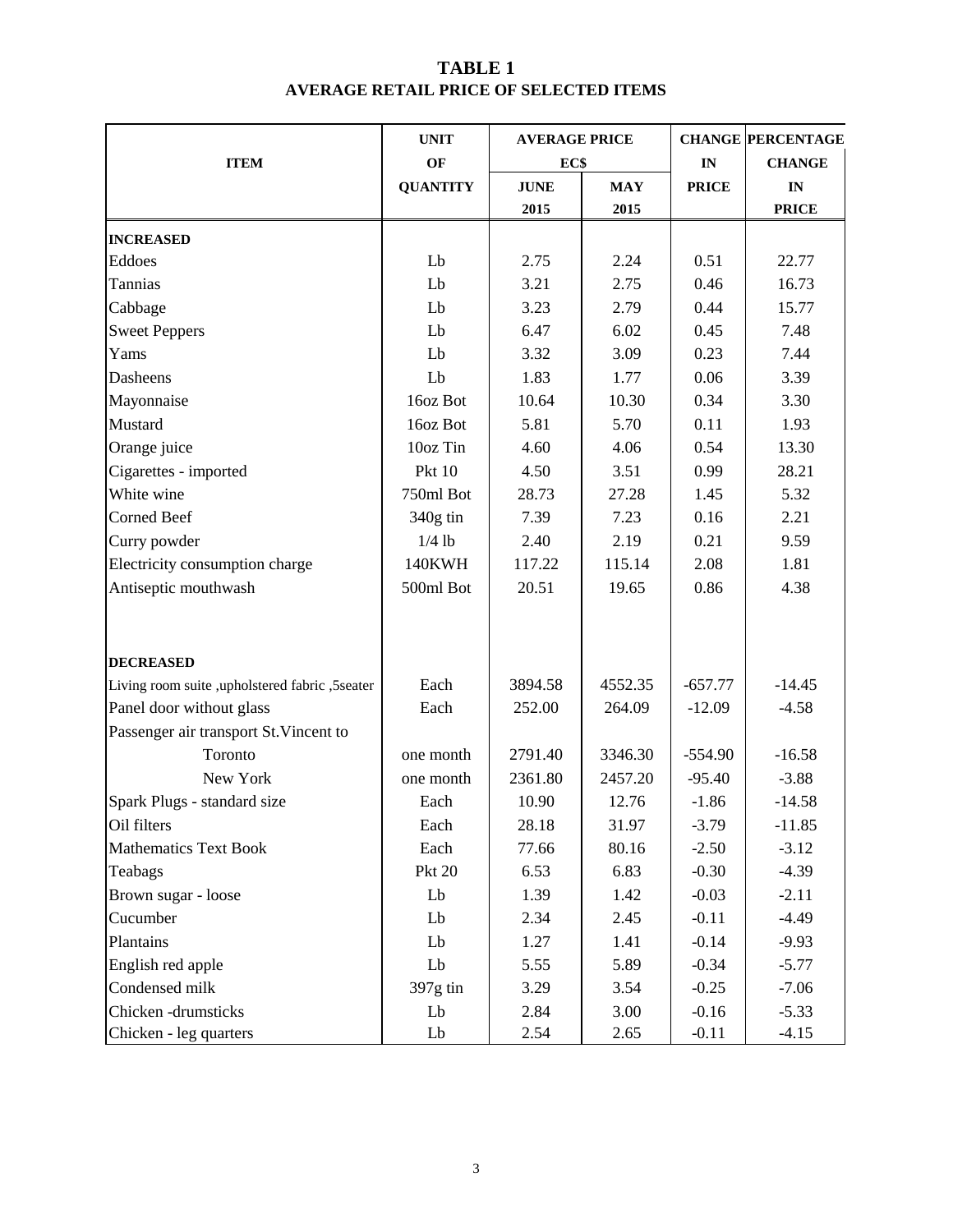#### **TABLE 2 AVERAGE RETAIL PRICE OF SELECTED ITEMS JUNE 2015 COMPARED WITH JUNE 2014**

| <b>ITEMS</b>                          | <b>UNIT</b>     | <b>AVERAGE</b> |             | <b>CHANGE</b> | PERCENTAGE    |
|---------------------------------------|-----------------|----------------|-------------|---------------|---------------|
|                                       | <b>OF</b>       | EC\$           |             | IN            | <b>CHANGE</b> |
|                                       | <b>QUANTITY</b> | <b>JUNE</b>    | <b>JUNE</b> | <b>PRICE</b>  | IN            |
|                                       |                 | 2015           | 2014        |               | <b>PRICE</b>  |
| FOOD AND NON-ALCOHOLIC                |                 |                |             |               |               |
| <b>BEVERAGES</b>                      |                 |                |             |               |               |
| Beef - Fresh                          | Lb.             | 8.00           | 8.00        | 0.00          | 0.00          |
| Chicken - Whole                       | Lb.             | 6.31           | 6.11        | 0.20          | 3.27          |
| Chicken - Leg Quarters                | Lb.             | 2.54           | 2.89        | $-0.35$       | $-12.11$      |
| Chicken - Backs                       | Lb.             | 1.66           | 1.66        | 0.00          | 0.00          |
| Chicken - Wings                       | Lb.             | 4.69           | 4.93        | $-0.24$       | $-4.87$       |
| <b>Turkey Wings</b>                   | Lb.             | 3.53           | 3.70        | $-0.17$       | $-4.59$       |
| Fish - Fresh (Deep Sea)               | Lb.             | 9.00           | 9.00        | 0.00          | 0.00          |
| Fish - Fresh (Jacks)                  | Lb.             | 4.00           | 5.00        | $-1.00$       | $-20.00$      |
| Fish - Fresh (Robins)                 | Lb.             | 4.00           | 4.00        | 0.00          | 0.00          |
| <b>Chicken Franks</b>                 | 340 g Pk        | 5.28           | 5.38        | $-0.10$       | $-1.86$       |
| Luncheon Meat (pork)                  | 340 g           | 7.59           | 7.74        | $-0.15$       | $-1.94$       |
| Codfish                               | Lb.             | 14.71          | 14.21       | 0.50          | 3.52          |
| Cornflakes                            | 12 oz           | 12.61          | 12.29       | 0.32          | 2.60          |
| Pasta - Elbows                        | 340 g           | 4.56           | 4.17        | 0.39          | 9.35          |
| Milk - Evaporated                     | 410g Tin        | 3.38           | 3.27        | 0.11          | 3.36          |
| Milk - Condensed                      | 397g Tin        | 3.29           | 3.54        | $-0.25$       | $-7.06$       |
| Bread-Small Loaf, white               | 5 Pk            | 1.99           | 1.99        | 0.00          | 0.00          |
| Bread - Large Sliced Pan Loaf (white) | Each            | 4.25           | 4.25        | 0.00          | 0.00          |
| Eggs                                  | Doz             | 8.64           | 8.64        | 0.00          | 0.00          |
| Orange Juice                          | 19 oz Tin       | 8.15           | 7.47        | 0.68          | 9.10          |
| Sugar - Brown (loose)                 | Lb.             | 1.39           | 1.43        | $-0.04$       | $-2.80$       |
| Sugar - White (loose)                 | Lb.             | 1.72           | 1.84        | $-0.12$       | $-6.52$       |
| Flour - Loose                         | Lb.             | 1.40           | 1.41        | $-0.01$       | $-0.71$       |
| Flour - Packaged (white)              | 2 kg            | 6.75           | 6.75        | 0.00          | 0.00          |
| Flour - Packaged (wholewheat)         | 2 kg            | 7.39           | 7.39        | 0.00          | 0.00          |
| Rice - Loose                          | Lb.             | 1.78           | 1.78        | 0.00          | 0.00          |
| Rice - Package                        | 2 kg            | 9.20           | 9.20        | 0.00          | 0.00          |
| <b>Bananas</b>                        | Lb.             | 1.34           | 1.31        | 0.03          | 2.29          |
| <b>Breadfruit</b>                     | Lb.             | 2.66           | 2.69        | $-0.03$       | $-1.12$       |
| Eddoes                                | Lb.             | 2.75           | 2.31        | 0.44          | 19.05         |
| Dasheens                              | Lb.             | 1.83           | 1.74        | 0.09          | 5.17          |
| <b>Sweet Potatoes</b>                 | Lb.             | 2.09           | 2.38        | $-0.29$       | $-12.18$      |
| Oranges                               | Each            | 0.80           | 0.85        | $-0.05$       | $-5.88$       |
| Tomatoes                              | Lb.             | 3.41           | 4.05        | $-0.64$       | $-15.80$      |
| <b>Cooking Margarine</b>              | 445g Tub        | 7.83           | 7.87        | $-0.04$       | $-0.51$       |
| Vegetable Oil                         | 1 Litre         | 10.61          | 10.54       | 0.07          | 0.66          |
| Powdered Chocolate                    | 300g Pk         | 10.59          | 10.46       | 0.13          | 1.24          |
| Hairoun Fruit Cocktail (not cold)     | 280 ml Bottle   | 2.26           | 2.24        | 0.02          | 0.89          |
| Vitamalt                              | 310 ml Bottle   | 5.61           | 5.61        | 0.00          | 0.00          |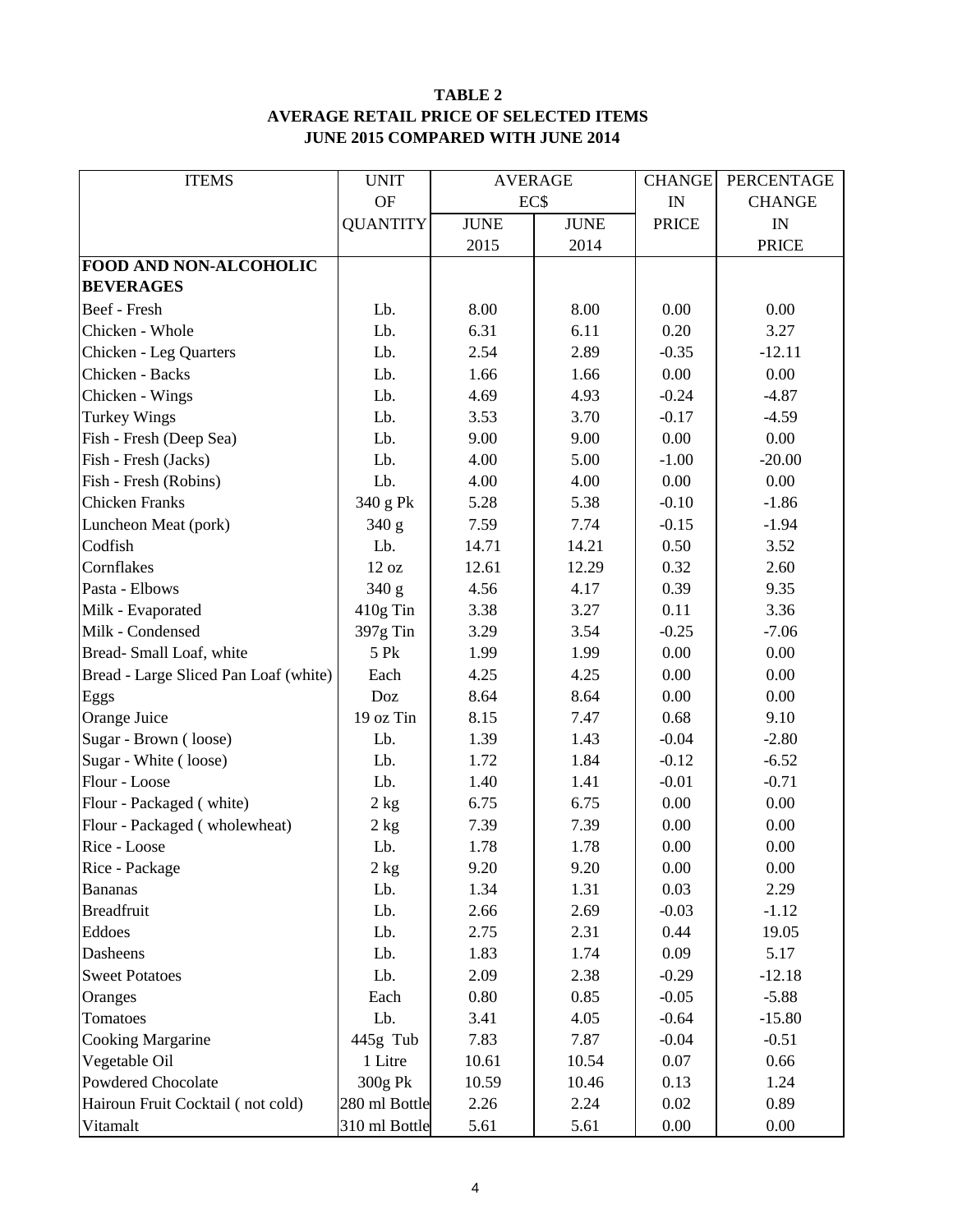#### **TABLE 2 Cont'd AVERAGE RETAIL PRICE OF SELECTED ITEMS JUNE 2015 COMPARED WITH JUNE 2014**

| <b>ITEMS</b>                                  | <b>UNIT</b>     | <b>AVERAGE PRICE</b> |             |              | <b>CHANGE PERCENTAGE</b> |
|-----------------------------------------------|-----------------|----------------------|-------------|--------------|--------------------------|
|                                               | <b>OF</b>       | EC\$                 |             | IN           | <b>CHANGE</b>            |
|                                               | <b>QUANTITY</b> | <b>JUNE</b>          | <b>JUNE</b> | <b>PRICE</b> | IN                       |
|                                               |                 | 2015                 | 2014        |              | <b>PRICE</b>             |
| <b>ALCOHOLIC BEVERAGES, TOBACCO</b>           |                 |                      |             |              |                          |
| <b>&amp; NARCOTICS</b>                        |                 |                      |             |              |                          |
| Rum - Local (White)                           | 750 ml Bot.     | 29.02                | 29.02       | 0.00         | 0.00                     |
| Beer - Local                                  | 280 ml Bot.     | 4.48                 | 4.49        | $-0.01$      | $-0.22$                  |
| Cigarettes                                    | Pkt. $(10)$     | 3.77                 | 3.47        | 0.30         | 8.65                     |
| Table wine (local)                            | 26 oz Bot.      | 18.70                | 18.22       | 0.48         | 2.63                     |
| <b>CLOTHING &amp; FOOTWEAR</b>                |                 |                      |             |              |                          |
| Textile material - Terelyne                   | Yd.             | 47.95                | 47.95       | 0.00         | 0.00                     |
| Textile material - Linen                      | Yd.             | 17.95                | 17.95       | 0.00         | 0.00                     |
| Men's Shirts - Long Sleeve                    | Each            | 69.95                | 69.95       | 0.00         | $0.00\,$                 |
| Men's Jeans (long) - size 30                  | Each            | 39.95                | 34.07       | 5.88         | 17.26                    |
| Men's Shoes -Formal                           | Pair            | 79.95                | 79.95       | 0.00         | 0.00                     |
| Women's Shoes - Formal                        | Pair            | 110.00               | 110.00      | 0.00         | 0.00                     |
| Women's 2Pc Skirtsuit (polyester) large       | Each            | 100.00               | 100.55      | $-0.55$      | $-0.55$                  |
| Women's Blouse (cotton/Spandex)               | Each            | 25.00                | 24.65       | 0.35         | 1.42                     |
| HOUSING, WATER, ELECTRICITY                   |                 |                      |             |              |                          |
| <b>GAS AND OTHER FUELS</b>                    |                 |                      |             |              |                          |
| Rent:                                         |                 |                      |             |              |                          |
| Unfurnished House -2 Bedrooms                 | 1Mth            | 546.43               | 546.43      | 0.00         | 0.00                     |
| Unfurnished House -3 Bedrooms                 | 1Mth            | 612.50               | 612.50      | 0.00         | 0.00                     |
| Furnished Apartment - 2 Bedrooms              | 1Mth            | 791.67               | 791.67      | 0.00         | 0.00                     |
| Cement - Portland (grey)                      | 94 Lbs          | 24.90                | 24.90       | 0.00         | 0.00                     |
| Galvanise Sheets 10 ft.                       | 1 Length        | 86.38                | 86.38       | 0.00         | 0.00                     |
| Oil Paint                                     | 1 Gal.          | 105.00               | 110.00      | $-5.00$      | $-4.55$                  |
| Lumber -Dressed Treated Yellow Pine (1x12x12) | 1 Length        | 68.08                | 65.98       | 2.10         | 3.18                     |
| Water - Consumption Charge                    | 5000 Gals.      | 37.50                | 37.50       | 0.00         | 0.00                     |
| Kerosene                                      | 1 Gal.          | 12.40                | 13.93       | $-1.53$      | $-10.98$                 |
| Charcoal                                      | 1 Sack          | 40.00                | 40.00       | 0.00         | 0.00                     |
| <b>Cooking Gas</b>                            | 20 Lb. Cyl.     | 31.25                | 44.56       | $-13.31$     | $-29.87$                 |
| <b>Electricity Consumption Charge</b>         | <b>140 KWH</b>  | 117.22               | 144.66      | $-27.44$     | $-18.97$                 |
| <b>FURNISHING, HOUSEHOLD</b>                  |                 |                      |             |              |                          |
| <b>EQUIPMENT AND HOUSEHOLD</b>                |                 |                      |             |              |                          |
| <b>MAINTENANCE</b>                            |                 |                      |             |              |                          |
| Bed - Cherry 54"x75"                          | Each            | 1,162.50             | 1,162.50    | 0.00         | 0.00                     |
| Double size sheets - coloured/cotton          | Each            | 88.80                | 88.80       | 0.00         | 0.00                     |
| Frying Pan - 12" - non-stick                  | Each            | 52.76                | 52.76       | 0.00         | 0.00                     |
| <b>Laundry Soap</b>                           | Each            | 1.17                 | 1.10        | 0.07         | 6.36                     |
| Electrical Bulb - 60W                         | Each            | 5.94                 | 5.40        | 0.54         | 10.00                    |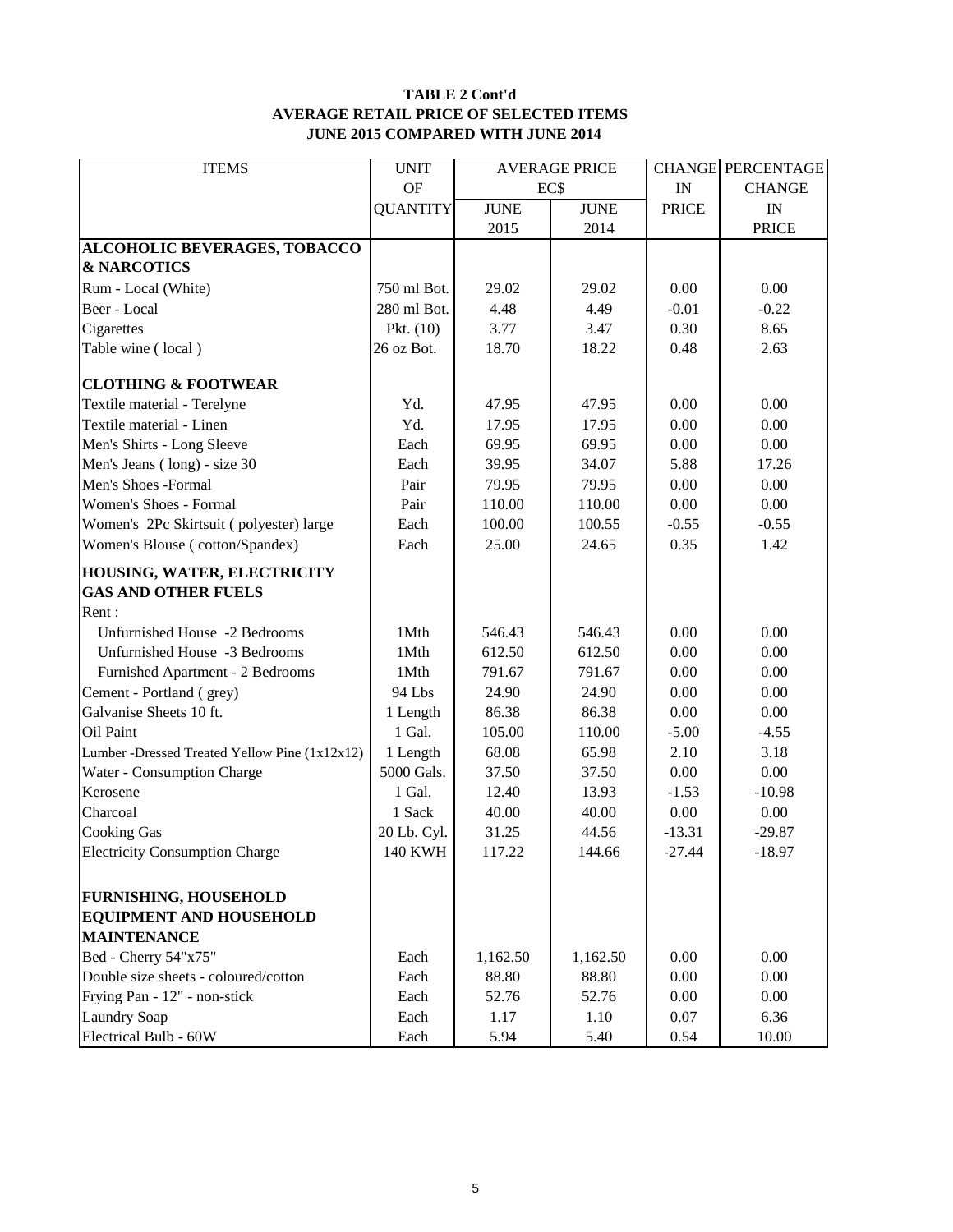### **TABLE 2 Cont'd AVERAGE RETAIL PRICE OF SELECTED ITEMS JUNE 2015 COMPARED WITH JUNE 2014**

| <b>ITEMS</b>                                | <b>UNIT</b>     | <b>AVERAGE PRICE</b> |             | <b>CHANGE</b> | <b>PERCENTAGE</b> |
|---------------------------------------------|-----------------|----------------------|-------------|---------------|-------------------|
|                                             | OF              |                      | EC\$        |               | <b>CHANGE</b>     |
|                                             | <b>QUANTITY</b> | <b>JUNE</b>          | <b>JUNE</b> | <b>PRICE</b>  | IN                |
|                                             |                 | 2015                 | 2014        |               | <b>PRICE</b>      |
| <b>HEALTH</b>                               |                 |                      |             |               |                   |
| Doctor's Fee - Gynaecologist                | 1 Visit         | 60.00                | 50.00       | 10.00         | 20.00             |
| Eye Care                                    | 1 Test          | 100.00               | 100.00      | 0.00          | 0.00              |
| Hospitalisation (Private Ward)              | 1 Day           | 75.00                | 75.00       | 0.00          | 0.00              |
| Drug for Hypertension                       | 1 Mth supply    | 3.50                 | 3.50        | 0.00          | 0.00              |
| Drug for Diabetes                           | 1 Mth supply    | 13.16                | 13.70       | $-0.54$       | $-3.94$           |
| Cough, Cold Preparation                     | 125 ml.         | 15.58                | 15.57       | 0.01          | 0.06              |
| Dental Care                                 | 1 Visit         | 123.33               | 114.17      | 9.16          | 8.02              |
| Chest X-ray                                 | 1 Test          | 120.00               | 110.00      | 10.00         | 9.09              |
|                                             |                 |                      |             |               |                   |
| <b>TRANSPORT</b>                            |                 |                      |             |               |                   |
| Petrol - Unleaded                           | 1 Gal.          | 11.45                | 14.34       | $-2.89$       | $-20.15$          |
| Vehicle License (car) - not exd. 2000 lbs   | 1 Year          | 470.00<br>470.00     |             | 0.00          | 0.00              |
| Bus Fare - Mesopotamia                      | One Way         | 3.00<br>3.00         |             | 0.00          | 0.00              |
| Boat Fare - Bequia                          | One Way         | 25.00                | 25.00       | 0.00          | 0.00              |
|                                             |                 |                      |             |               |                   |
| <b>COMMUNICATION</b>                        |                 |                      |             |               |                   |
| Telephone Service - rental of line-domestic | 1 Month         | 23.46                | 23.46       | 0.00          | 0.00              |
| Telephone - Consumption Charge              | 226 Units       | 18.08                | 18.08       | 0.00          | 0.00              |
| <b>Internet Charge</b>                      | 1 Month         | 101.70               | 101.70      | 0.00          | 0.00              |
| Fixed Line Domestic Rate - peak             | 1 Minute        | 0.08                 | 0.08        | 0.00          | 0.00              |
| Mobile to Mobile - domestic                 | 1 Minute        | 0.80                 | 0.73        | 0.07          | 9.59              |
|                                             |                 |                      |             |               |                   |
| <b>RECREATION AND CULTURE</b>               |                 |                      |             |               |                   |
| Television 26 " Flat panel                  | Each            | 1,999.00             | 1,999.00    | 0.00          | 0.00              |
| Cable TV Basic Charge                       | 1 Month         | 74.75                | 74.75       | 0.00          | 0.00              |
| Laptop Computer -13.3 " screen 2 GB         | Each            | 3,832.24             | 3,499.00    | 333.24        | 9.52              |
| Desktop Computer - 14" Monitor 3 GB         | Each            | 2,071.45             | 1,891.32    | 180.13        | 9.52              |
| Car Remote Control                          | Each            | 250.00               | 250.00      | 0.00          | 0.00              |
| Dog Food (Canned)                           | 374 g Tin       | 3.32                 | 3.17        | 0.15          | 4.73              |
| Dance Admission to Night Club               | Per Person      | 20.00                | 20.00       | 0.00          | 0.00              |
| Carnival costume and Band Fees (Adult)      | Each            | 275.00               | 300.00      | $-25.00$      | $-8.33$           |
|                                             |                 |                      |             |               |                   |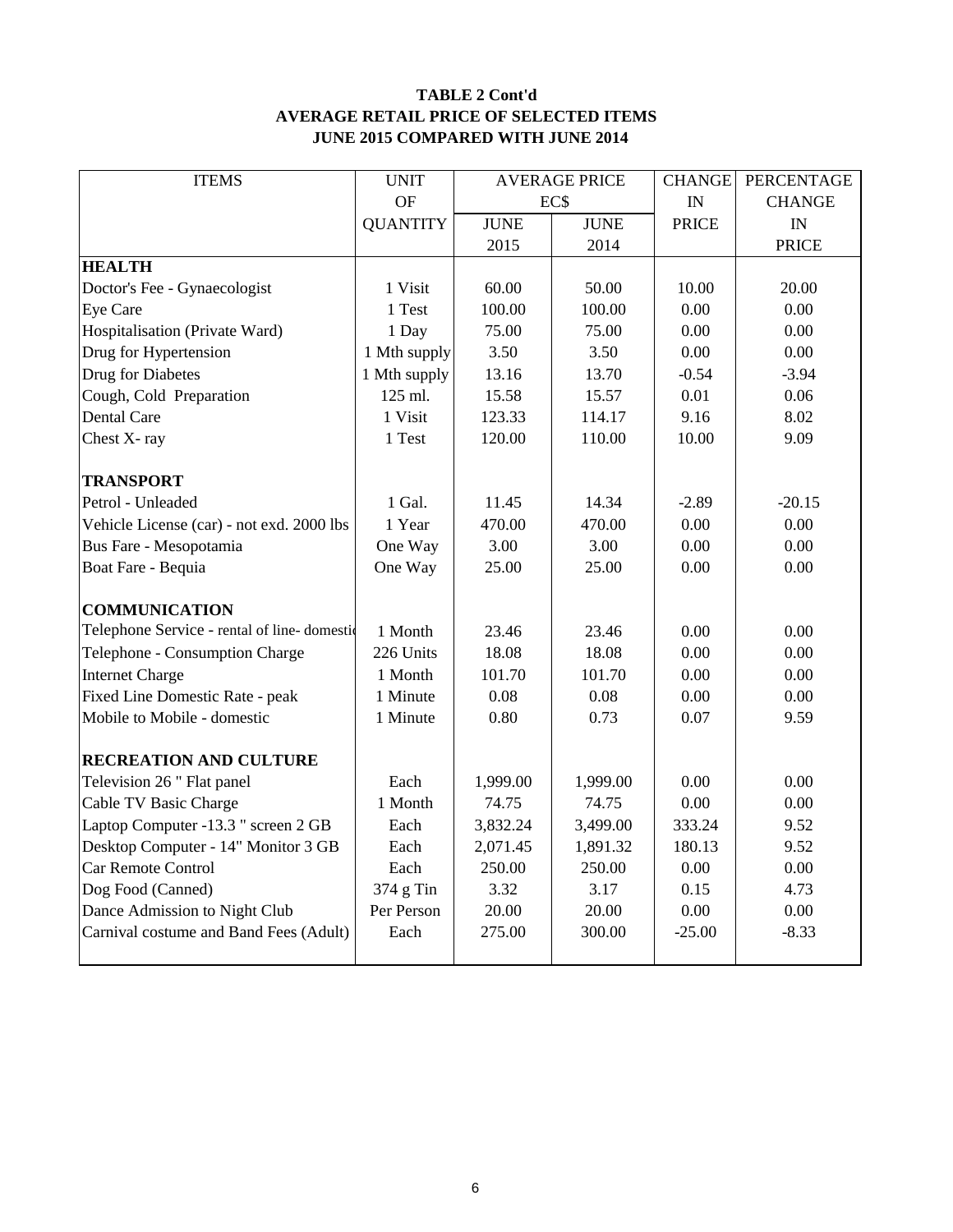#### **TABLE 2 Cont'd AVERAGE RETAIL PRICE OF SELECTED ITEMS JUNE 2015 COMPARED WITH JUNE 2014**

| <b>ITEMS</b>                        | <b>UNIT</b>       |             | <b>AVERAGE PRICE</b> | <b>CHANGE</b> | PERCENTAGE    |
|-------------------------------------|-------------------|-------------|----------------------|---------------|---------------|
|                                     | <b>OF</b>         | EC\$        |                      | IN            | <b>CHANGE</b> |
|                                     | <b>QUANTITY</b>   | <b>JUNE</b> | <b>JUNE</b>          | <b>PRICE</b>  | IN            |
|                                     |                   | 2015        | 2014                 |               | <b>PRICE</b>  |
|                                     |                   |             |                      |               |               |
| <b>EDUCATION</b>                    |                   |             |                      |               |               |
| Pre-Primary - Private               | 1 Month           | 205.00      | 205.00               | 0.00          | 0.00          |
| Primary School Fee - Private        | 1 Term            | 650.00      | 650.00               | 0.00          | 0.00          |
| Secondary School Fee - Private      | 1 Term            | 100.00      | 100.00               | 0.00          | 0.00          |
| Newspaper - Local                   | Each              | 1.50        | 1.33                 | 0.17          | 12.78         |
| Exercise Book - Primary - 24 leaves | Each              | 0.85        | 0.85                 | 0.00          | 0.00          |
| Lead Pencils                        | Each              | 0.92        | 0.92                 | 0.00          | 0.00          |
| Mathematics Textbook - From 4       | Each              | 77.16       | 73.72                | 3.44          | 4.67          |
| Tuition for local evening classes   | 1 Subject         | 100.00      | 100.00               | 0.00          | 0.00          |
| <b>RESTAURANTS AND HOTELS</b>       |                   |             |                      |               |               |
| Chicken Lunch - regular             | Each              | 13.86       | 13.86                | 0.00          | 0.00          |
| Fish Lunch - regular                | Each              | 15.10       | 15.10                | 0.00          | 0.00          |
| Fast Food - 2 Pc Chicken and Fries  | Each              | 16.85       | 16.85                | 0.00          | 0.00          |
| <b>MISCELLANEOUS GOODS</b>          |                   |             |                      |               |               |
| <b>AND SERVICES</b>                 |                   |             |                      |               |               |
| <b>Toilet Soap</b>                  | 125g              | 3.48        | 3.46                 | 0.02          | 0.58          |
| Toothpaste                          | 130g Tube         | 9.05        | 9.04                 | 0.01          | 0.11          |
| Men's Haircut                       | 1 Visit           | 10.00       | 10.00                | 0.00          | 0.00          |
| Women's Hairdressing (Relaxer)      | 1 Visit           | 64.81       | 64.81                | 0.00          | 0.00          |
| Disposable Diapers (medium)         | 10 per Pk.        | 12.77       | 12.83                | $-0.06$       | $-0.47$       |
| Health Insurance - Group (family)   | $\geq$ 3 Ppersons | 307.00      | 278.70               | 28.30         | 9.22          |
| Legal Expenses (Affidavit)          | Fee               | 250.00      | 250.00               | 0.00          | 0.00          |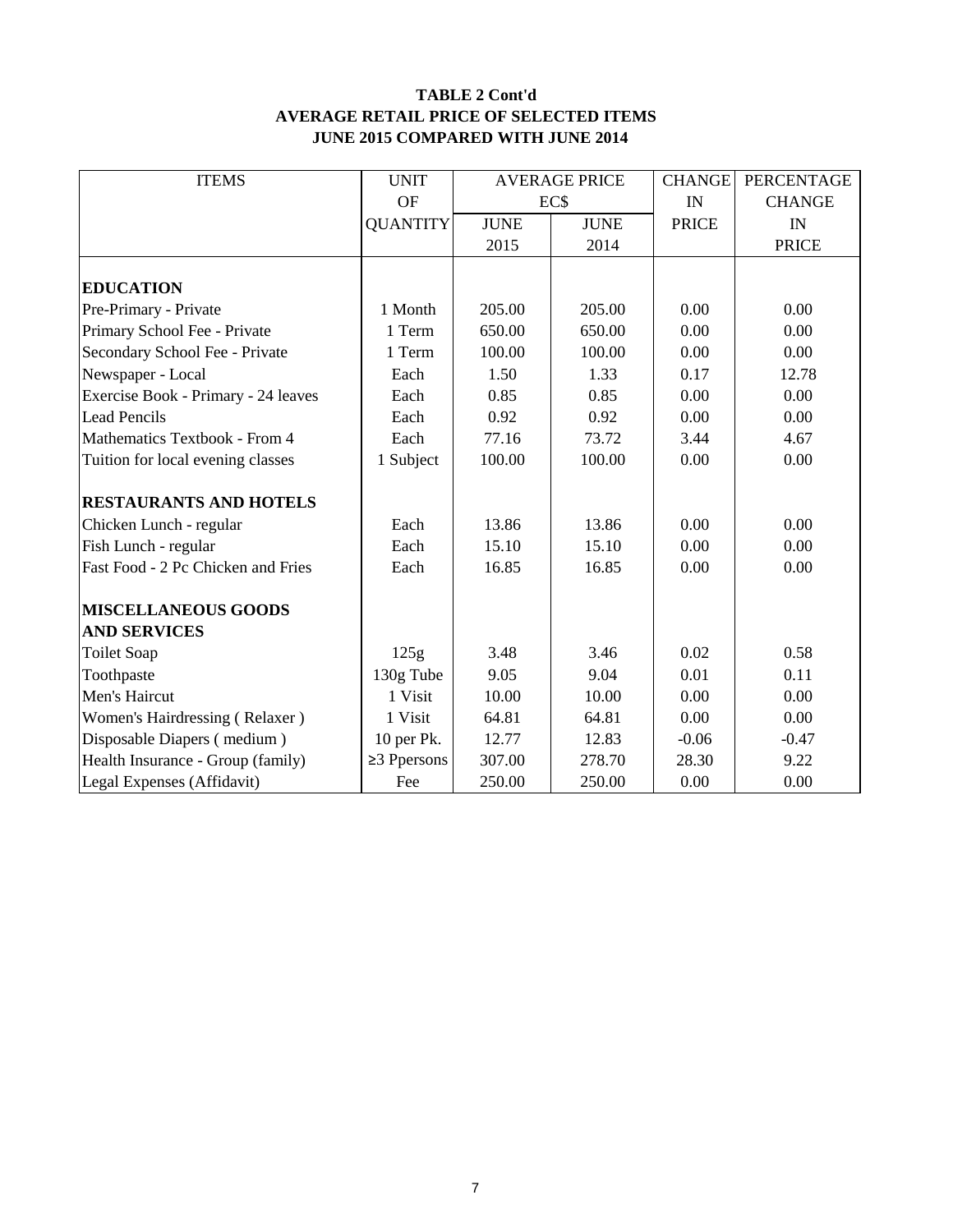#### **TABLE 3 THE CONSUMER PRICE INDEX BY MAIN GROUPS JANUARY 2010 = 100**

|     | <b>GROUP</b>                                                      |        | <b>WEIGHT</b><br><b>MAY</b><br>2015 |       | <b>JUNE</b><br>2014 | PERCENTAGE CHANGE<br><b>OVER PREVIOUS:</b><br><b>MONTH</b><br><b>YEAR</b> |             |  |
|-----|-------------------------------------------------------------------|--------|-------------------------------------|-------|---------------------|---------------------------------------------------------------------------|-------------|--|
|     |                                                                   |        |                                     |       |                     | <b>MAY</b>                                                                | <b>JUNE</b> |  |
|     | 01. Food and Non-Alcoholic Beverages                              | 21.91  | 110.3                               | 110.5 | 113.3               | 0.2                                                                       | $-2.5$      |  |
|     | 02. Alcoholic Beverages, Tobacco & Narcotics                      | 3.87   | 109.5                               | 110.1 | 108.8               | 0.5                                                                       | 1.2         |  |
| 03. | Clothing and Footwear                                             | 3.22   | 102.8                               | 102.8 | 105.6               | 0.0                                                                       | $-2.7$      |  |
|     | 04. Housing, Water, Electricity, Gas and other<br>Fuels           | 30.06  | 99.5                                | 99.8  | 105.1               | 0.3                                                                       | $-5.0$      |  |
|     | 05. Furnishings, Household Equipment and<br>Household Maintenance | 6.59   | 101.8                               | 101.3 | 101.0               | $-0.5$                                                                    | 0.3         |  |
|     | 06. Health                                                        | 1.79   | 105.0                               | 105.0 | 103.0               | 0.0                                                                       | 1.9         |  |
| 07. | Transport                                                         | 11.84  | 120.4                               | 119.8 | 122.6               | $-0.5$                                                                    | $-2.3$      |  |
| 08. | Communication                                                     | 9.41   | 100.8                               | 100.8 | 96.5                | 0.0                                                                       | 4.5         |  |
|     | 09. Recreation and Culture                                        | 3.81   | 102.4                               | 102.3 | 101.4               | $-0.1$                                                                    | 0.9         |  |
|     | 10. Education                                                     | 1.32   | 109.0                               | 109.0 | 109.3               | $0.0\,$                                                                   | $-0.3$      |  |
|     | 11. Restaurants and Hotels                                        | 1.87   | 103.2                               | 103.2 | 103.0               | 0.0                                                                       | 0.2         |  |
|     | 12. Miscellaneous Goods and Services                              | 4.31   | 101.0                               | 101.1 | 100.7               | 0.1                                                                       | 0.4         |  |
|     | <b>ALL ITEMS</b>                                                  | 100.00 | 105.4                               | 105.5 | 107.4               | 0.1                                                                       | $-1.8$      |  |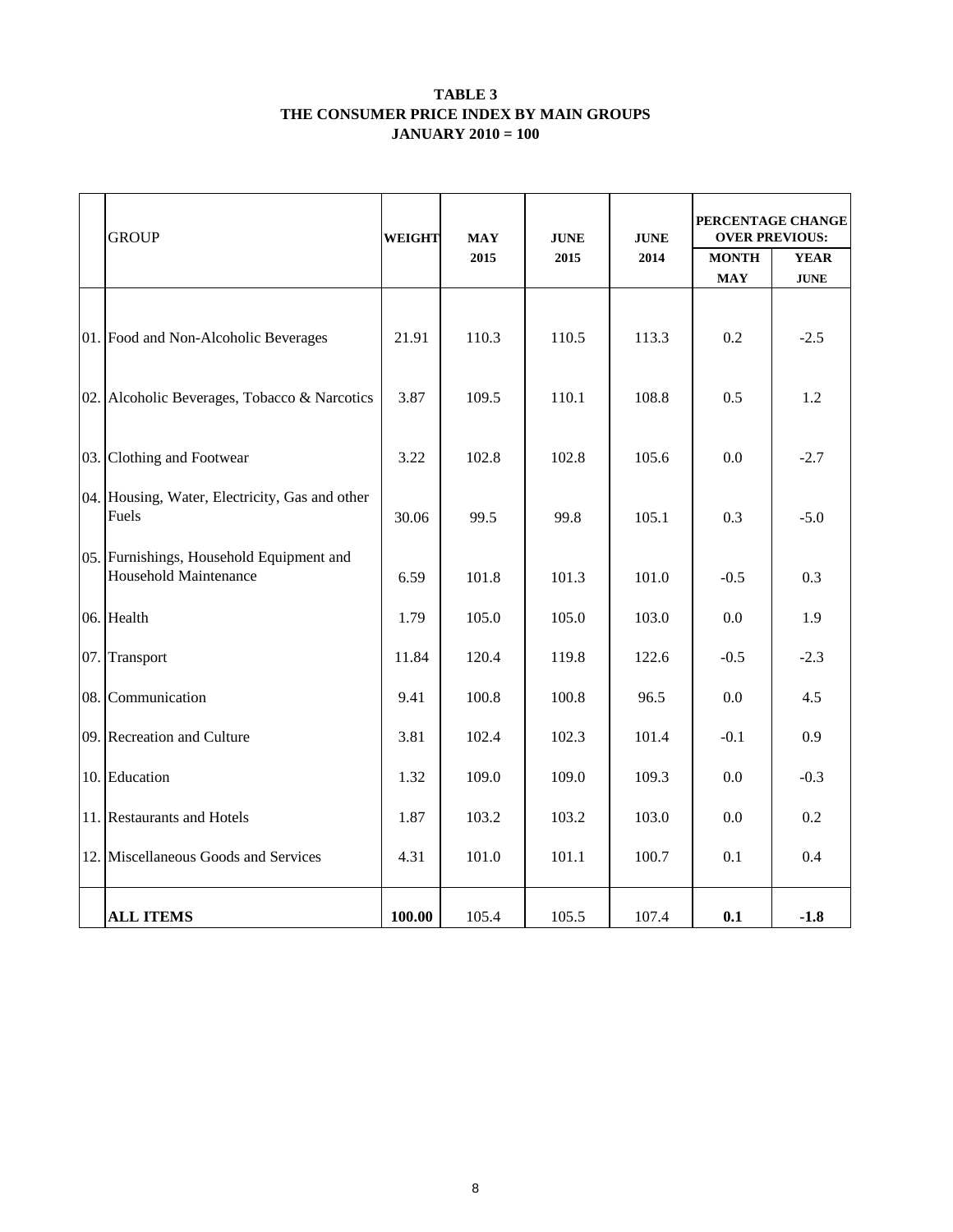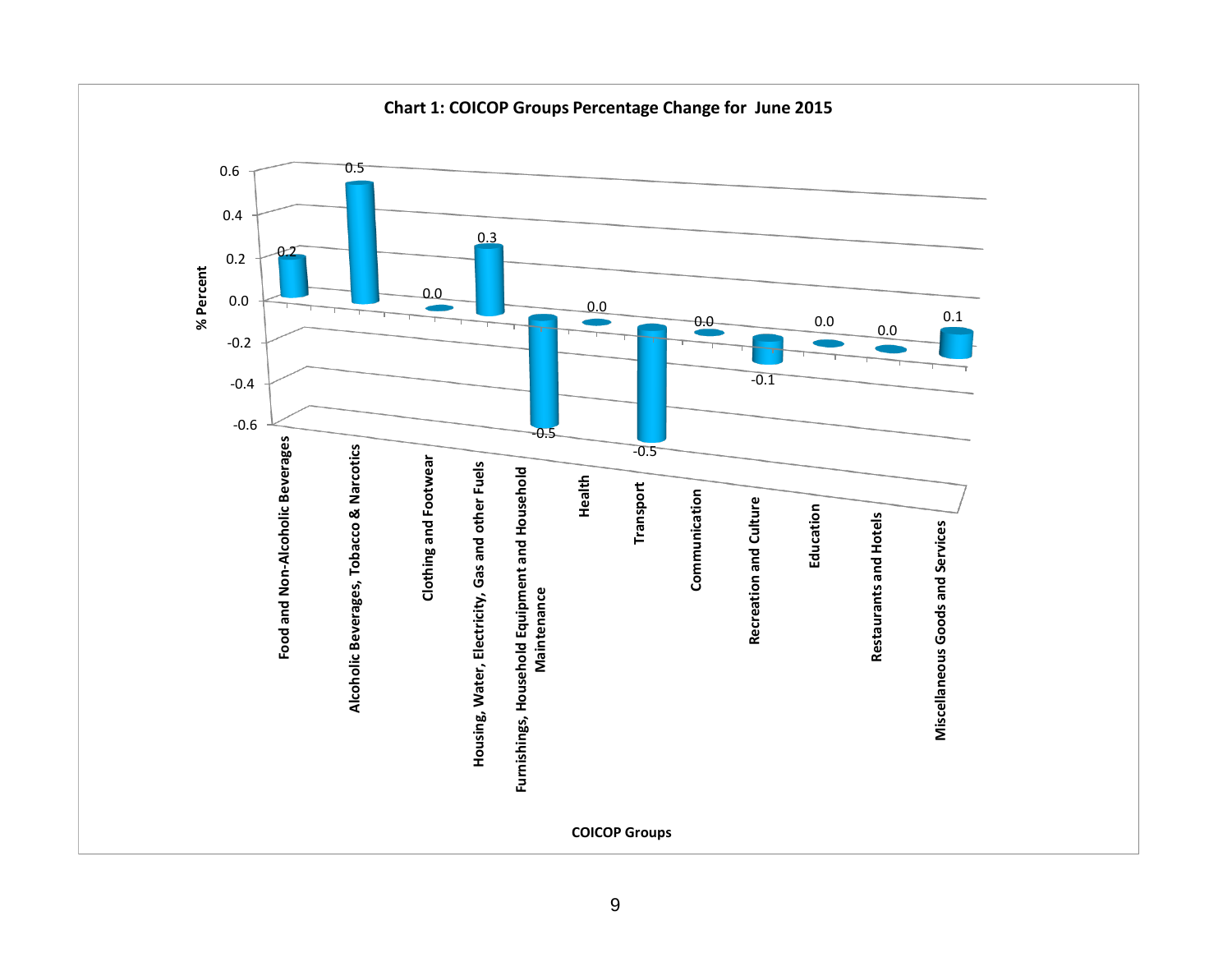#### **CONTRIBUTION TO CHANGE TABLE 4 THE CONSUMER PRICE INDEX BY MAIN GROUPS JANUARY 2010 = 100**

|    |                                            |               |            |             |            | <b>Cost Weight</b> |             | Change in | Contribution                       |
|----|--------------------------------------------|---------------|------------|-------------|------------|--------------------|-------------|-----------|------------------------------------|
|    | <b>GROUP</b>                               | <b>WEIGHT</b> | <b>MAY</b> | <b>JUNE</b> | Percentage | <b>MAY</b>         | <b>JUNE</b> | Cost      | to                                 |
|    |                                            |               | 2015       | 2015        | Change     | 2015               | 2015        | Weight    | Change                             |
|    |                                            |               |            |             |            |                    |             |           | $\mathbf{0}_{\mathbf{0}}^{\prime}$ |
|    |                                            |               |            |             |            |                    |             |           |                                    |
|    | 1. Food and Non-Alcoholic Beverages        | 21.91         | 110.3      | 110.5       | $0.2\,$    | 2,416.67           | 2,421.06    | 4.4       | 43.8                               |
|    |                                            |               |            |             |            |                    |             |           |                                    |
|    |                                            |               |            |             |            |                    |             |           |                                    |
| 2. | Alcoholic Beverages, Tobacco & Narcotics   | 3.87          | 109.5      | 110.1       | 0.5        | 423.77             | 426.09      | 2.3       | 23.2                               |
|    |                                            |               |            |             |            |                    |             |           |                                    |
| 3. | Clothing and Footwear                      | 3.22          | 102.8      | 102.8       | 0.0        | 331.02             | 331.02      | 0.0       | $0.0\,$                            |
|    |                                            |               |            |             |            |                    |             |           |                                    |
| 4. | Housing, Water, Electricity, Gas and other | 30.06         | 99.5       | 99.8        | 0.3        | 2,990.97           | 2,999.99    | 9.0       | 90.2                               |
|    | Fuels                                      |               |            |             |            |                    |             |           |                                    |
| 5. | Furnishings, Household Equipment and       | 6.59          | 101.8      | 101.3       | $-0.5$     | 670.86             | 667.57      | $-3.3$    | $-32.9$                            |
|    | Household Maintenance                      |               |            |             |            |                    |             |           |                                    |
| 6. | Health                                     | 1.79          | 105.0      | 105.0       | 0.0        | 187.95             | 187.95      | 0.0       | 0.0                                |
|    |                                            |               |            |             |            |                    |             |           |                                    |
| 7. | Transport                                  | 11.84         | 120.4      | 119.8       | $-0.5$     | 1,425.54           | 1,418.43    | $-7.1$    | $-71.0$                            |
|    |                                            |               |            |             |            |                    |             |           |                                    |
| 8. | Communication                              | 9.41          | 100.8      | 100.8       | $0.0\,$    | 948.53             | 948.53      | 0.0       | $0.0\,$                            |
| 9. | Recreation and Culture                     | 3.81          | 102.4      | 102.3       | $-0.1$     | 390.14             | 389.76      | $-0.4$    | $-3.8$                             |
|    |                                            |               |            |             |            |                    |             |           |                                    |
|    | 10. Education                              | 1.32          | 109.0      | 109.0       | 0.0        | 143.88             | 143.88      | 0.0       | 0.0                                |
|    | 11. Restaurants and Hotels                 | 1.87          | 103.2      | 103.2       | 0.0        | 192.98             | 192.98      | 0.0       | $0.0\,$                            |
|    |                                            |               |            |             |            |                    |             |           |                                    |
|    | 12. Miscellaneous Goods and Services       | 4.31          | 101.0      | 101.1       | 0.1        | 435.31             | 435.74      | 0.4       | 4.3                                |
|    |                                            |               |            |             |            |                    |             |           |                                    |
|    | <b>ALL ITEMS</b>                           | 100.00        | 105.4      | 105.5       | 0.1        | 10,540.00          | 10,550.00   | 10.0      | 100.0                              |